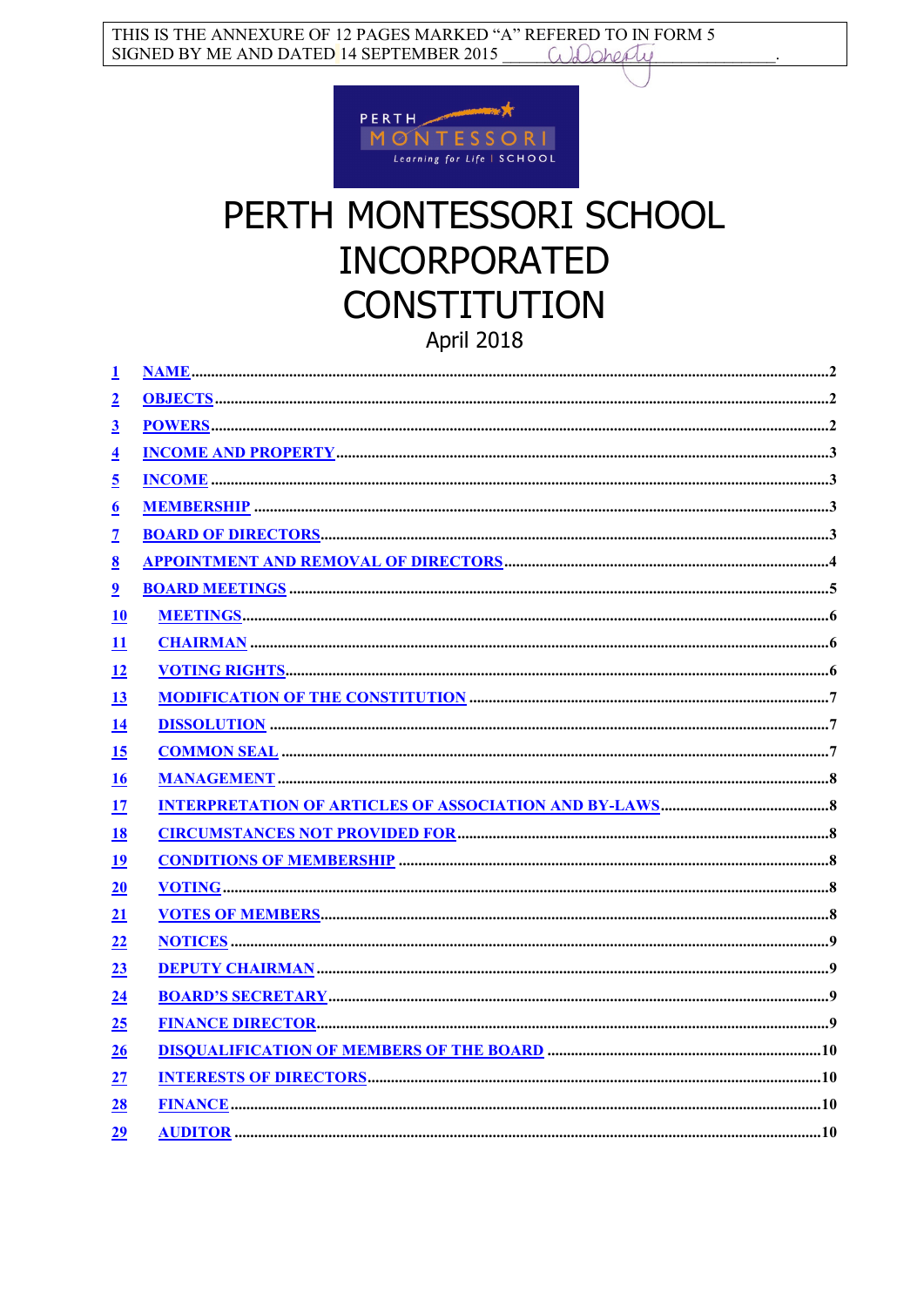#### <span id="page-1-0"></span>**1. NAME**

1.1 The name of the association is "Perth Montessori School Inc." (**the School**).

## <span id="page-1-1"></span>**2. OBJECTS**

- 2.1 The objects of the School are to propagate, maintain and further the rights of the child in society.
- 2.2 The objects shall be pursued by all lawful means, more particularly by:-
- 2.2.1 demonstrating the importance of young people in and for the progress of civilisation;
- 2.2.2 propagating the Montessori method;<br>2.2.3 spreading knowledge concerning the
- spreading knowledge concerning the physical, intellectual, moral, social and mental development of the child, at home as well as at school and in society;
- 2.2.4 the spreading and maintenance of the educational methods created by Doctor Maria Montessori, aiming at developing the self-reliance and the personality of the child by allowing it to work on its own and thus to further the interest which society has in young people;
- 2.2.5 the creation of an atmosphere and an opportunity for a normal development of young people, so that youth and adults may work together in harmony for higher and more peaceful civilisation;
- 2.2.6 the development of the general recognition of the rights of the child and this irrespective of race, religion or political conviction;
- 2.2.7 the co-operation with other bodies and organisations which fight for Human Rights, for the development of the system of education and for the furtherance of peace.

## <span id="page-1-2"></span>**3. POWERS**

3.1 The School shall have the following powers in addition to and without prejudice to any other powers herein expressed or implied:

- 3.1.1 To raise, receive, have, hold, administer and dispose of monies in the form of subscriptions, donations, legacies, bequests, or as a consequence of fund raising activities of all types or otherwise received from any other source whatsoever.
- 3.1.2 To apply for and enter into arrangements and conclude agreements in relation to grants of any public monies to assist the School in the furtherance of its objects.
- 3.1.3 To borrow or raise money at interest for any purpose whatsoever as the School in General Meeting may approve.
- 3.1.4 To purchase, take on lease, exchange, hire or acquire and hold any real or personal property (including chattels real).
- 3.1.5 To pay for any real or personal property acquired or to be acquired by the School for cash, or to allow the whole or any portion of the purchase money to remain owing on mortgage or otherwise, upon such terms, as the School in General Meeting may approve.
- 3.1.6 To sell, lease, let, mortgage or charge any real or personal property belonging to or to belong to the School as the School in General Meeting may approve.
- 3.1.7 To construct, maintain and alter any buildings or works necessary or convenient for the purpose of the School.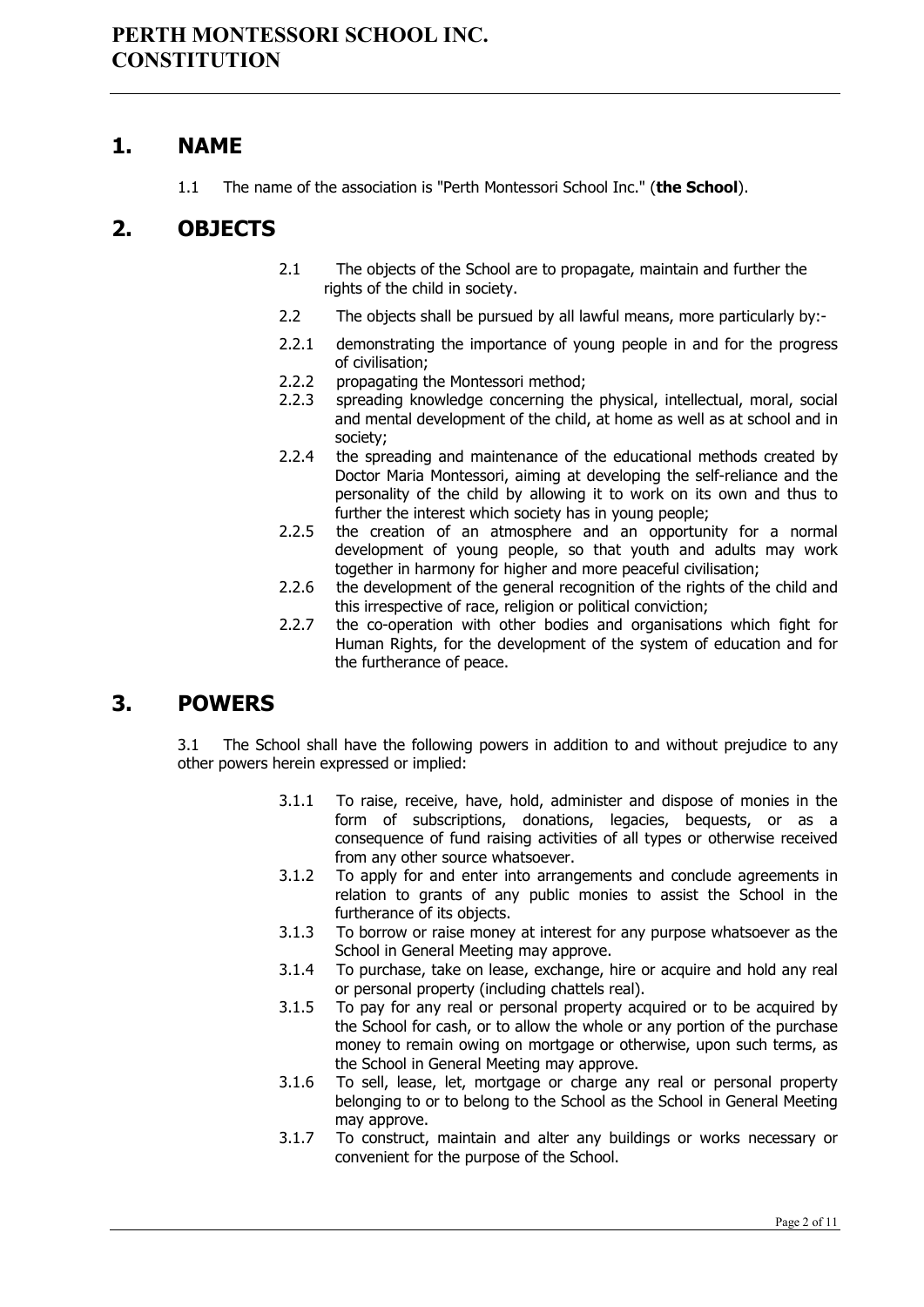- 3.1.8 To employ, instruct, direct, deploy and dismiss such staff as from time to time may be required for the purposes of the School and in furtherance of the School's management.
- 3.1.9 To do all such other acts, matters and things as are incidental or conducive to the attainment of its objects.

# <span id="page-2-0"></span>**4. INCOME AND PROPERTY**

4.1 The income and property of the School shall be vested in the School and shall be applied solely for the promotion of its objects and no part thereof shall be paid or transferred directly or indirectly by way of dividend, bonus or otherwise or by way of pecuniary profit to the Members PROVIDED THAT remuneration may be paid in good faith to officers and employees of the School or other persons or Members of the School in return for services actually rendered to the School.

## <span id="page-2-1"></span>**5. INCOME**

5.1 The income of the School will be drawn from gifts, fund raising, contributions and any other incidental profits plus fees, the amount of such fees being decided or modified by the Board and being due and payable in advance.

#### <span id="page-2-2"></span>**6. MEMBERSHIP**

- 6.1 The following persons shall be Members of the School:
- 6.1.1 Any parent, guardian, or custodian of a child enrolled at the School;<br>6.1.2 Any employee of the School: and
- 6.1.2 Any employee of the School; and<br>6.1.3 Any person, interested in the
- Any person, interested in the objects of the School, who shall be approved by the Board as a Member and who shall have paid any annual fee prescribed by the Board for that purpose.
- 6.2 The names of all Members of the School shall be entered in a Register of Members to be kept in the custody of the Board's Secretary.

## <span id="page-2-3"></span>**7. BOARD OF DIRECTORS**

- 7.1 The School shall be governed by a Board of Directors.
- 7.2 The Board of Directors (**the Board**) shall be comprised of no fewer than four (4) Directors and no more than seven (7) Directors."
- 7.3 The Principal shall be a Director.
- 7.4 At the first meeting of the Board following the Annual General Meeting, the Board shall elect from their number a Chair, Deputy Chair and Finance Director.
- 7.5 The Board shall appoint an employee of the School to be the Board's Secretary and who shall carry out the duties identified in this Constitution, attend at Board meetings to take minutes and carry out such other administrative duties as directed by the Chair to facilitate the operation of the Board. The Board's Secretary may not vote at any Board meeting.
- 7.6 A Director need not be a Member.
- 7.7 The Board:
- 7.7.1 has the role of governing the School;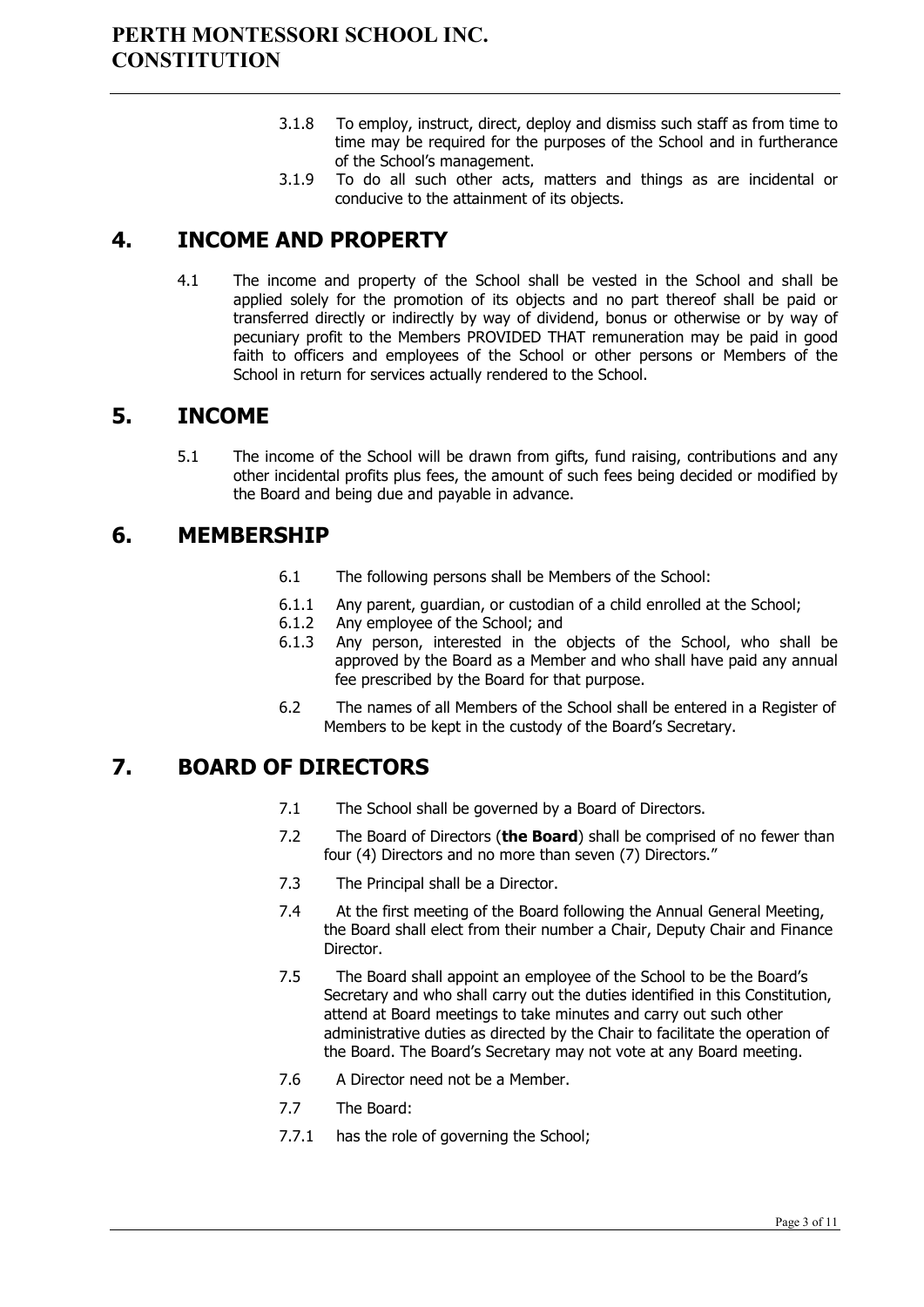- 7.7.2 is responsible for, and has the authority to determine, all matters relating to the policies, practices, management and operations of the School;
- 7.7.3 is required to do all things that may be necessary to be done in order to carry out the objects of the school; and
- 7.7.4 has the final responsibility for the successful operation of the School.

# <span id="page-3-0"></span>**8. APPOINTMENT AND REMOVAL OF DIRECTORS**

- 8.1 The Board shall have the power at any time to appoint any other person, subject to the terms of this Constitution, as a Director.
- 8.2 At all times, subject to the receipt of nominations, the Board shall use its best endeavours to ensure that at least two (2) Directors are non Members.
- 8.3 At all times, subject to the receipt of nominations, the Board shall use its best endeavours to ensure that at least two (2) Directors are Members who are the parent, guardian, or custodian of a child currently enrolled at the School.
- 8.4 A Director appointed pursuant to Article 8.1 shall hold office only until the next Annual General Meeting of Members. A Director retiring in this manner is eligible for re-election pursuant to Article 8.10 but such a retiring Director cannot be reappointed pursuant to Article 8.1 until after the second Annual General Meeting of Members following their retirement as required by this Article.
- 8.5 No Director may retain office for more than two (2) years, or until the second Annual General Meeting following the Director's appointment, whichever is the longer. A Director retiring pursuant to this Article is eligible to nominate for re-election pursuant to Article 8.9.
- 8.6 At every Annual General Meeting, at least one third of the Directors (excluding the Principal) or other number nearest to, but not exceeding, one-third of the number of Directors (excluding the Principal) shall retire from office.
- 8.7 If fewer than one-third of the number of Directors (excluding the Principal) either choose, or are required by the operation of Article 8.6, to retire at an Annual General Meeting then the director or directors required to retire pursuant to Article 8.4 is the one-third or other number nearest to, but not exceeding, one-third of the number of Directors (excluding the Principal) who have been longest in office since their last election. A retiring director is eligible for re-election.
- 8.8 For the purposes of Article 8.7:
- 8.8.1 the Principal shall not retire as a director as set out above; and
- 8.8.2 as between those directors who became directors on the same day, those to retire shall (unless they otherwise agree among themselves) be determined by lot.
- 8.9 Any Member may nominate as a Director, in a form approved by the Board, at each Annual General Meeting. The Members shall decide from such nominees and such other Directors seeking re-election who shall be elected as Directors.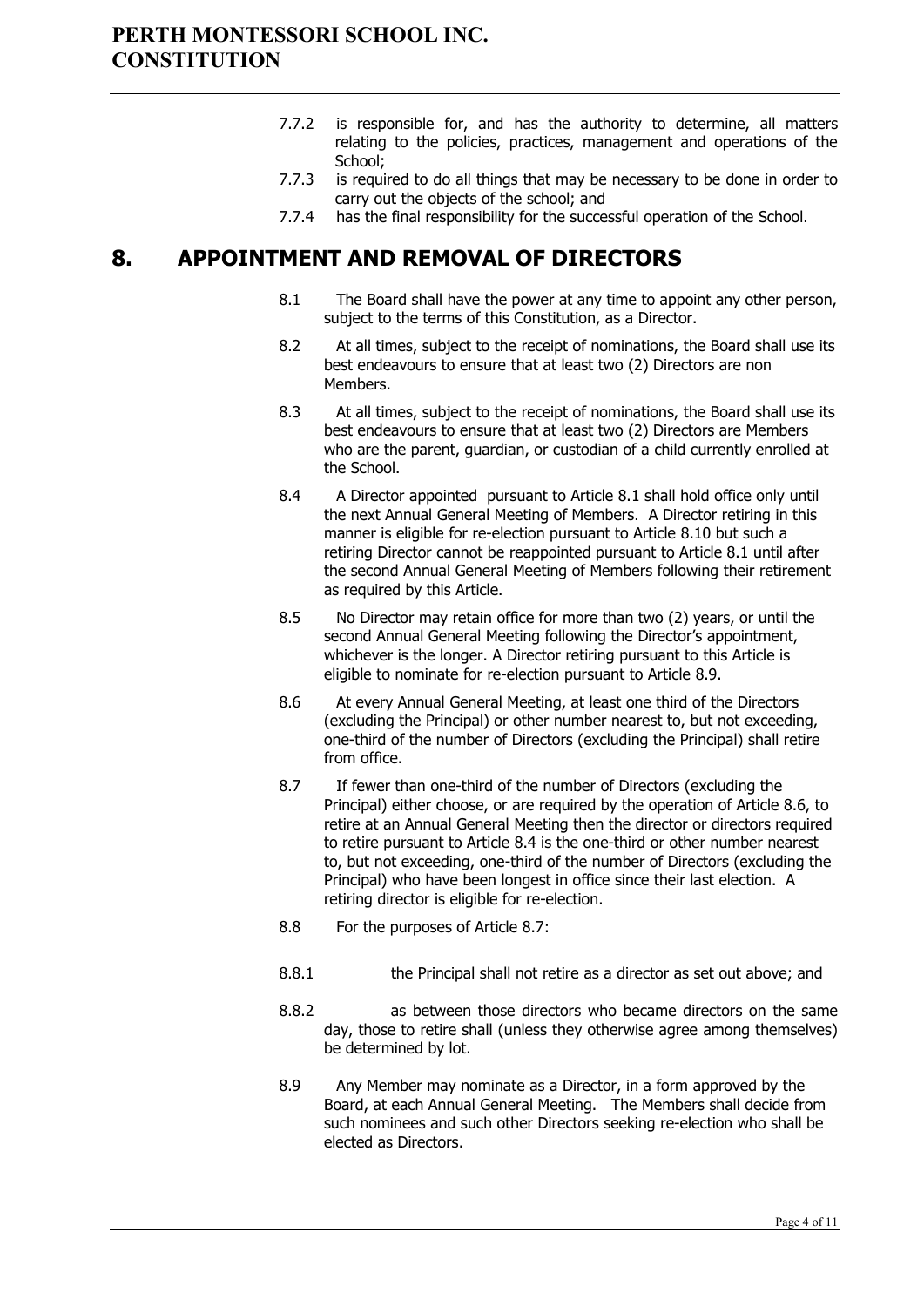- 8.10 A Director may resign from office upon giving such notice to the School of the Director's intention to do so and such resignation takes effect upon the expiration of the notice.
- 8.11 A Director who is a Member must resign from office upon giving notice to the School that such Membership has ceased or will cease. A Director resigning from office under this Article may seek appointment to the Board as an independent Director pursuant to Article 8.1.
- 8.12 The Members at General Meeting may, by resolution, remove a Director, except the Principal and appoint another Director in the Director's stead. The resolution proposing the removal of a Director must be included in the Notice for that meeting and the Director must have the opportunity to include a written statement with that Notice and address the Members at that meeting. The process for calling such a meeting is set out in Article [10.2.](#page-5-3)

## <span id="page-4-0"></span>**9. BOARD MEETINGS**

- 9.1 No business shall be transacted at a meeting of the Board unless at least three (3) Directors holding voting rights or fifty per centum (50%) of the voting Directors, whichever is greater, are present.
- 9.2 All Directors have one (1) vote, with all Board decisions being approved by the majority. In the case of an equality of votes on any decision, if the Chair is entitled to vote on the decision, the Chair may exercise a casting vote in addition to any other vote the Chair may have except when only two (2) Directors are present and are taken to form a quorum.
- 9.3 If all of the Directors have signed a document containing a statement that they are in favour of a resolution, as set out in the document, a resolution in those terms shall be deemed to have been passed at a meeting of Directors held on the day, and at the time, at which the last Director signs the document. One (1) or more documents, in identical terms, each of which is signed by one or more Directors shall together be deemed to constitute the resolution of the Board referred to in this Article.
- 9.4 The Board shall not meet less than six (6) times per year provided that the period between any Board Meeting shall in no circumstances be more than twelve (12) weeks.

## **9A SUB-COMMITTEES**

9A.1 the Board may, from time to time, appoint from the Members, or otherwise, such sub-committees as it may deem necessary, and may depute or refer to them such of the powers and duties of the Board as the Board may determine. Each sub-committee shall report its proceedings to the Board and shall conduct its business in accordance with the directions of the Board which may itself act in any matter, notwithstanding the existence of a sub-committee formed for that purpose.

9A.2 Except in relation to those items of business of the Board that the Chair might nominate as confidential, every Member shall be entitled to attend at meetings of the Board and participate at that meeting to the extent permitted by the Chair, save that only Directors may vote at a meeting of the Board.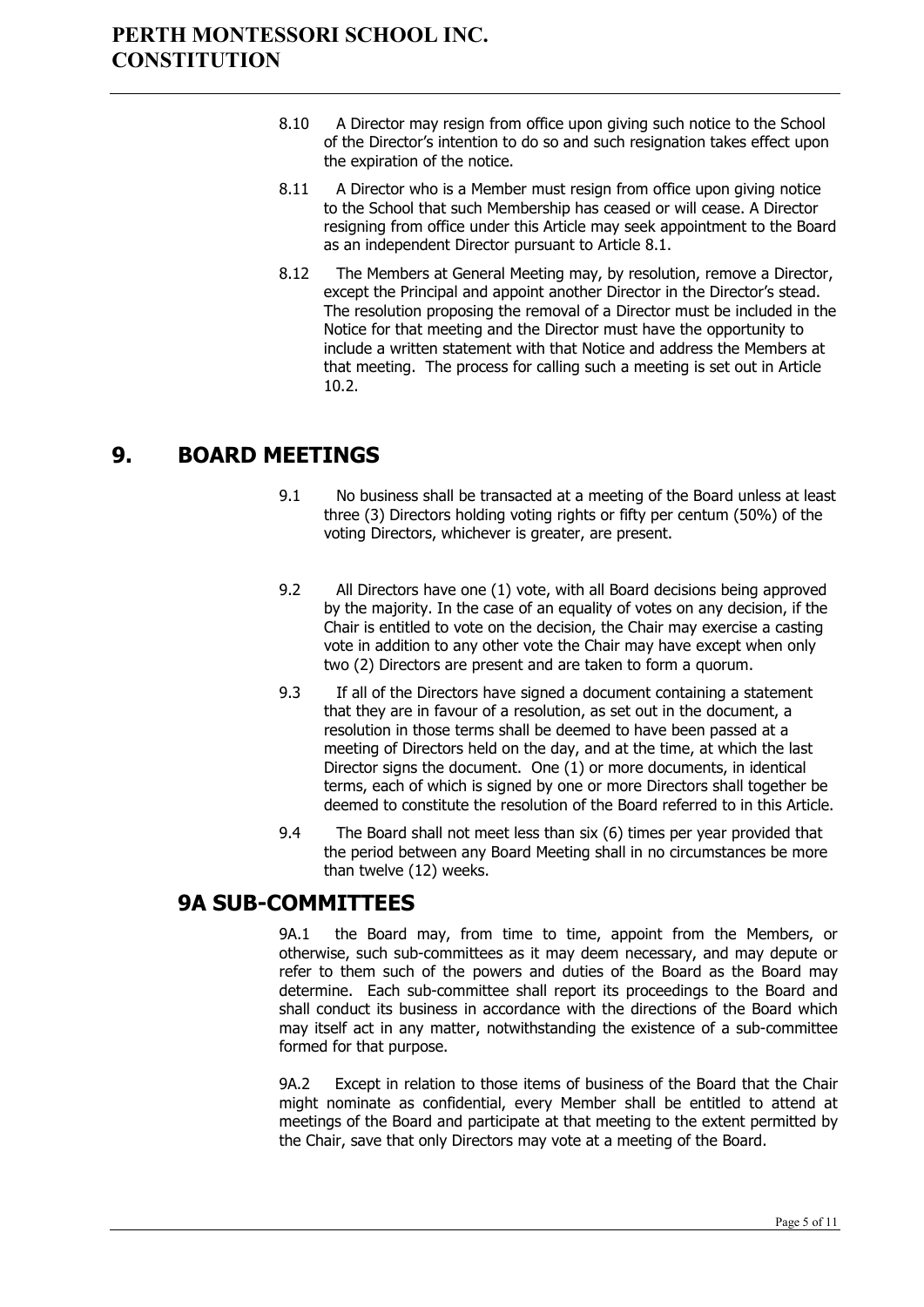#### <span id="page-5-0"></span>**10. MEETINGS**

- 10.1 The Annual General Meeting of the Members of the School shall be held in every calendar year within six (6) months after the end of the School's financial year (or such longer period as may in a particular case be allowed by section 50 of the Associations Incorporation Act 2015) to:-
- 10.1.1 receive and consider the Board's report and the audited financial statements;
- 10.1.2 elect Directors as set out in this Constitution;
- 10.1.3 consider and if thought fit to approve any amendment to the Constitution;
- 10.1.4 appoint an auditor;
- 10.1.5 transact such other business as may be brought before the Meeting in conformity with this Constitution or which the Board may consider relevant.
- <span id="page-5-3"></span>10.2 A Special General Meeting may be called at any time by direction of the Board to consider any business determined by the Board or shall be called by the Chair within seven (7) days after receipt by the Chair of a requisition to that effect signed by not less than ten per centum (10%) of the Members of the School specifying the business to be transacted at such Meeting.
- 10.3 Notice of all Annual General Meetings and Special General Meetings shall be given with not less than fourteen (14) days notice for an Annual General Meeting and not less than seven (7) days notice for a Special General Meeting (exclusive of the day on which the notice is served or deemed to be served, but inclusive of the day for which notice is given) prior to the date of the Meeting, specifying the place, the day, and the hour of the Meeting, and in the case of special business, the general nature of that business. In the case of any proposed modification of the Constitution or dissolution of the School, Articles 13 and 14 shall apply. The non-receipt of notice of a Meeting by, any Member shall not invalidate the proceedings at any Meeting.
- 10.4 No business shall be transacted at any Annual or Special General Meeting unless a quorum of not less than fifteen (15) Members is present in person at the commencement of such business. If, within thirty (30) minutes from the time appointed for the Meeting, a quorum is not present, the Meeting shall stand adjourned to the same place and time one (1) week later. If at such adjourned Meeting a quorum is not present, those present shall constitute a quorum and may proceed to transact the business for which the Meeting was called.

## <span id="page-5-1"></span>**11. CHAIR**

- 11.1 The Chair of the Board shall take the chair at all Annual and Special General Meetings of the School and in his/her absence the Deputy Chair shall take the chair. In the absence of both the Meeting shall appoint its own Chair for the purpose of that meeting.
- 11.2 The Chair has overall responsibility on behalf of the Board to ensure that all Board directions are carried out.

## <span id="page-5-2"></span>**12. VOTING RIGHTS**

Deleted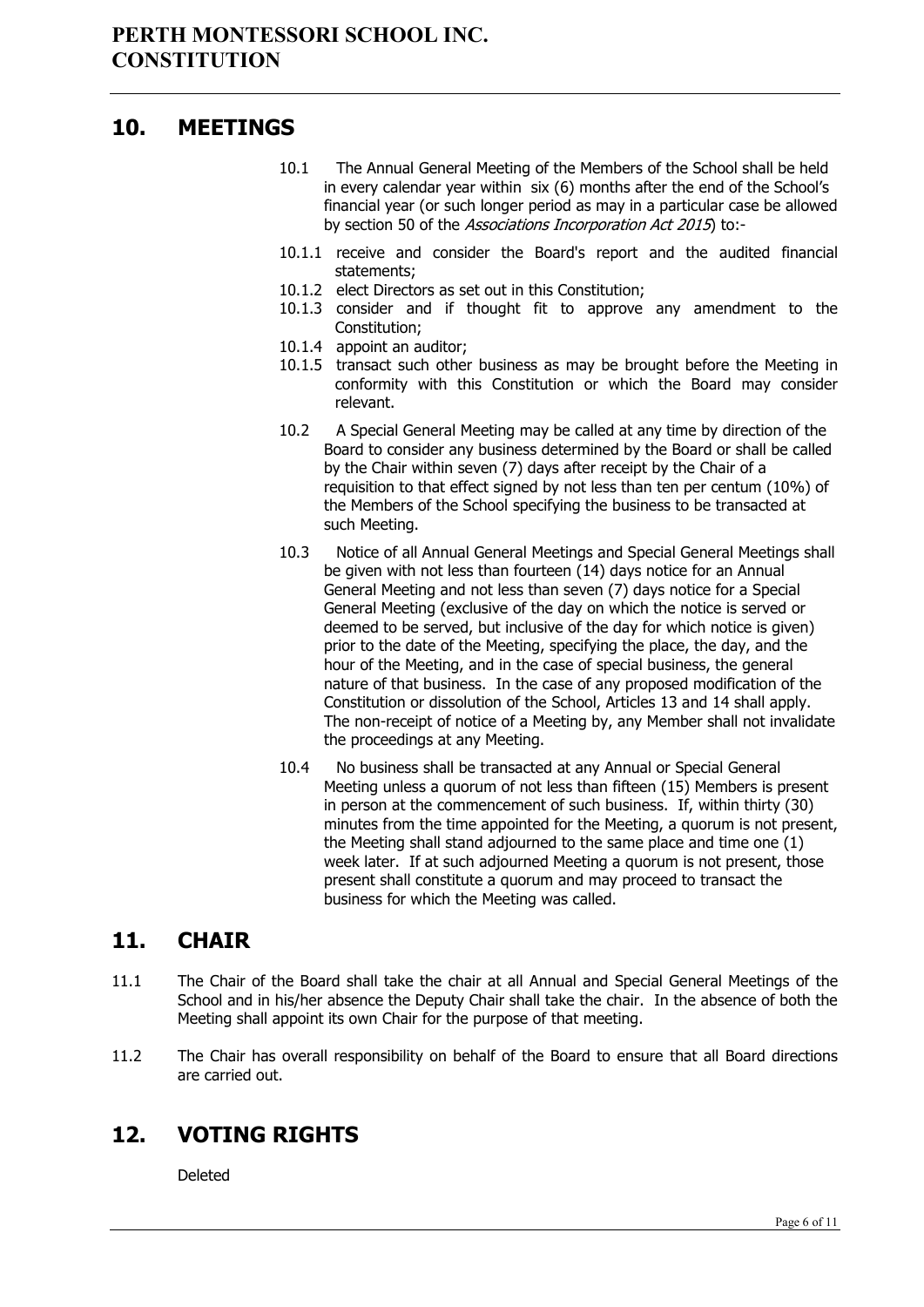## <span id="page-6-0"></span>**13. MODIFICATION OF THE CONSTITUTION**

- 13.1 Any modification of the Constitution shall:
- 13.1.1 be only made by special resolution in accordance with the relevant procedure set out under the Associations Incorporations Act 2015; and
- 13.1.2 require a majority of at least seventy-five per centum (75%) of the Members present in person, or voting by proxy, and entitled to cast votes in the General Meeting of Members convened for that purpose. Notice of the Meeting must have been given at least seven (7) days prior to the date of the Meeting, together with the notification of the proposed modifications.

## <span id="page-6-1"></span>**14. DISSOLUTION**

- 14.1 The School shall not be wound up or dissolved except by the consent of seventy-five per centum (75%) of those present at a General Meeting having been called for that purpose provided that at least fifty per centum (50%) of the Members of the School are present at such Meeting and only by special resolution in accordance with the procedure set out under the Associations Incorporations Act 2015.
- 14.2 The Chief Secretary of Western Australia shall be informed of the intention to hold such a Meeting and his approval sought on the proposed realisation and distribution of the assets of the School.
- 14.3 In the event of the School not having functioned for a period of two (2) years, dissolution shall be compulsory. The last available list of Members shall be used to give effect to the provisions of this Article.
- 14.4 If, on the winding up of the School, any property of the School remains after the satisfaction of the debts and liabilities of the School and the costs, charges and expenses of that winding up, the property shall be distributed:
- 14.4.1 to another incorporated association having objects similar to those of the School; or
- 14.4.2 for charitable purposes;

which incorporated association or purposes, as the case requires shall be determined by resolution of the Members when authorising and directing the Committee under Section 129(b)(ii) of the Associations Incorporations Act 2015 to prepare a distribution plan for distribution of the surplus property of the School.

## <span id="page-6-2"></span>**15. COMMON SEAL01**

- 15.1 The School shall have a Common Seal which shall remain in the custody of the Board's Secretary.
- 15.2 The Common Seal of the School shall only be affixed by any instrument by authority or by resolution of the Board.
- 15.3 The Common Seal shall be affixed by an instrument by and in the presence of any two (2) Members of Board who shall each sign the instrument to attest the proper affixing of the seal thereto.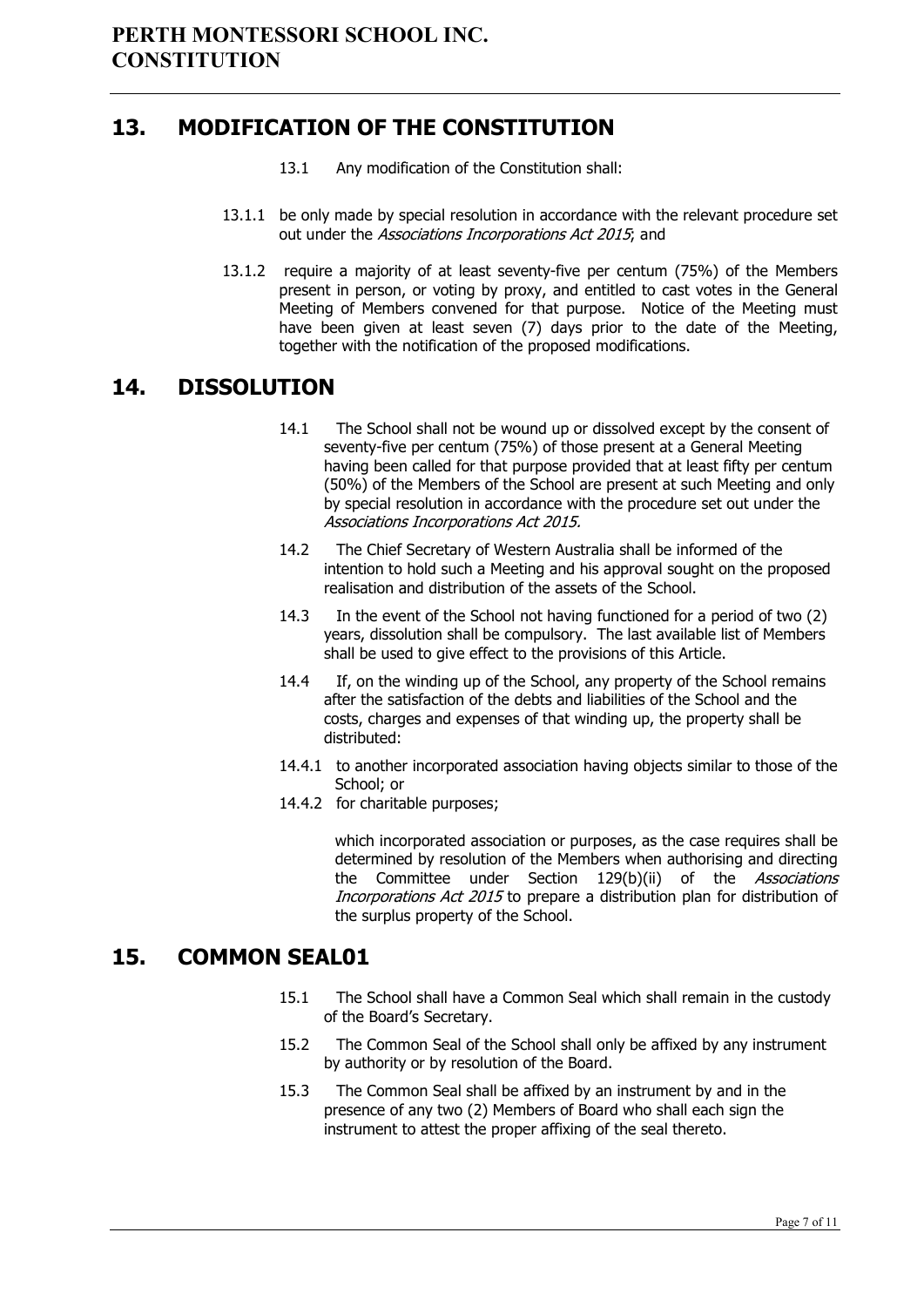#### <span id="page-7-0"></span>**16. MANAGEMENT**

16.1 The Principal shall manage the School in accordance with the direction of the Board.

## <span id="page-7-1"></span>**17. INTERPRETATION OF ARTICLES OF ASSOCIATION AND BY-LAWS**

Deleted.

## <span id="page-7-2"></span>**18. CIRCUMSTANCES NOT PROVIDED FOR**

18.1 If any circumstances shall arise as to which this Constitution is silent or are incapable of taking effect or being implemented according to its strict provisions the Board shall, subject to any direction from time to time given to it by resolution of an Annual or Special General Meeting, have power to determine what action may be taken to best give effect to the objects of the School and ensure its efficient administration and every act of the Board bona fide resolved upon pursuant to this Article shall be as valid and effectual as if specifically authorised herein.

## <span id="page-7-3"></span>**19. CONDITIONS OF MEMBERSHIP**

19.1 Members are bound by this Constitution and any subsequent agreements between the School and its Members.

#### <span id="page-7-4"></span>**20. VOTING**

20.1 At all Meetings of Members voting shall be by secret ballot or by show of hands as stipulated by the Chair of the Meeting for the time being.

20.2 Except where otherwise specifically provided in this Constitution, resolutions shall be carried by a majority of votes.

## <span id="page-7-5"></span>**21. VOTES OF MEMBERS**

- 21.1 Subject to Articles 21.2 and 21.3, each Member present in person or by proxy at any Meeting of Members shall be entitled to one (1) vote.
- 21.2 No Member shall be entitled to vote at any General Meeting unless all monies presently payable by him/her to the School have been paid. Monies presently payable by him/her will be considered to be paid if the Member is meeting payments within the invoicing periods and/or is meeting any payment schedules agreed in writing with the Finance Director.
- 21.3 Any Member may appoint any other Member as proxy by writing in the form set out as the Board may from time to time approve. An appointed proxy shall be entitled to a vote for each proxy appointment of him or her, in addition to a single vote in his or her own capacity as a Member.
- 21.4 Forms appointing proxies must be deposited at the office of the School not less than two (2) business days before the time announced for the Meeting at which the proxy is appointed to vote, otherwise the form shall be treated as invalid. Any Member shall be entitled forthwith to obtain from the Chair the full details of all proxies given.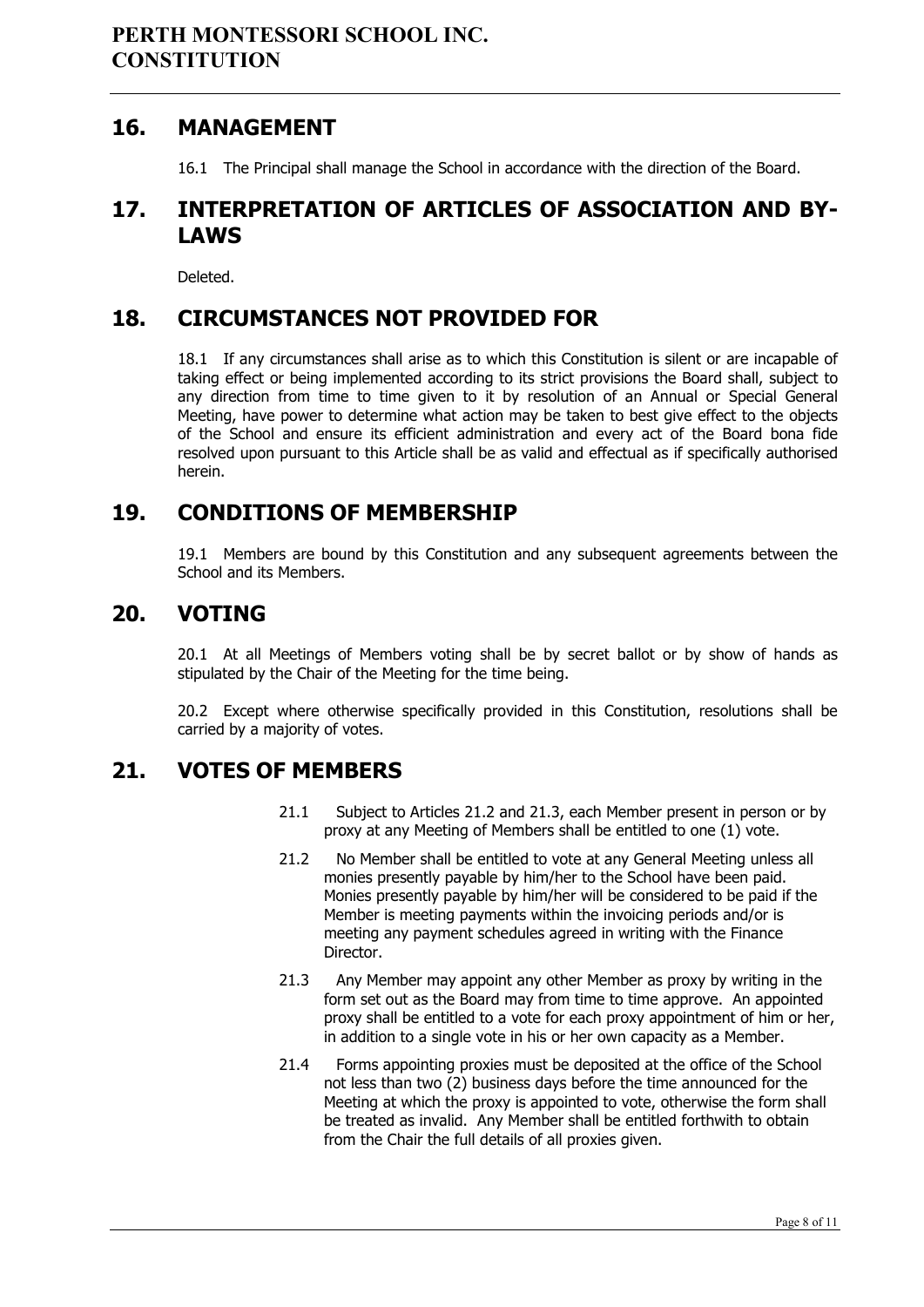## <span id="page-8-0"></span>**22. NOTICES**

- 22.1 A Notice in accordance with the Constitution may be given by the School to any Member either personally or by sending it by post to him/her at his/her registered address, or (if he/she has no registered address in Western Australia) to the address, if any, within Western Australia supplied by him/her to the School for the giving of Notices to him/her, or by sending it by email to him/her at the email address provided by him/her to the School.
- 22.2 Notice of every General Meeting shall be given to every Member except those Members who have not provided any postal (Western Australian) or email address for the giving of Notices to them. No other persons shall be entitled to receive Notices of General Meetings.

## <span id="page-8-1"></span>**23. DEPUTY CHAIR**

23.1 The Deputy Chair shall be vested with all the powers and shall perform all the duties of the Chair in the absence of the latter, and shall have such other duties as may, from time to time, be determined by the Board. In the event that the Chair shall be absent at any Meeting, the Deputy Chair shall preside.

## <span id="page-8-2"></span>**24. BOARD'S SECRETARY**

24.1 The Board's Secretary, or a Board Member appointed by the meeting to fulfil the role of Board's Secretary, shall act as clerk thereof, he/she shall record all votes and minutes of all Meetings in a book to be kept for that purpose; and he/she shall, as directed by the Chair, send notices of all Meetings to the Members of the School; and he/she shall perform such other duties as prescribed by the Board or this Constitution; and shall be custodian of the corporate seal and all of the books and records of the corporation (any of which books and records may be inspected by any Member on reasonable notice to the Board's Secretary) except as may otherwise be provided.

## <span id="page-8-3"></span>**25. FINANCE DIRECTOR**

25.1 The duties of the Finance Director shall be to:-

25.1.1 Oversee the receiving of all monies for the School and account for the same. The Finance Director shall ensure that a receipt is issued by or on behalf of the School in respect of payments to the School and such a receipt shall be sufficient discharge in respect of any payment to the School.

25.1.2 Oversee the making of all payments under the order of Board.

25.1.3 Oversee the keeping of an account of all monies received and disbursed in a book to be open to the inspection of the Board at any Meeting thereof, and to the auditors at any time, and at each Board Meeting present a statement showing the progress and financial position of the School.

25.1.4 Oversee the preparation and compilation of the Annual Balance Sheet to the end of each Financial Year and a Report to be submitted to the Annual General Meeting.

25.1.5 Do such other things as may be directed by the Board.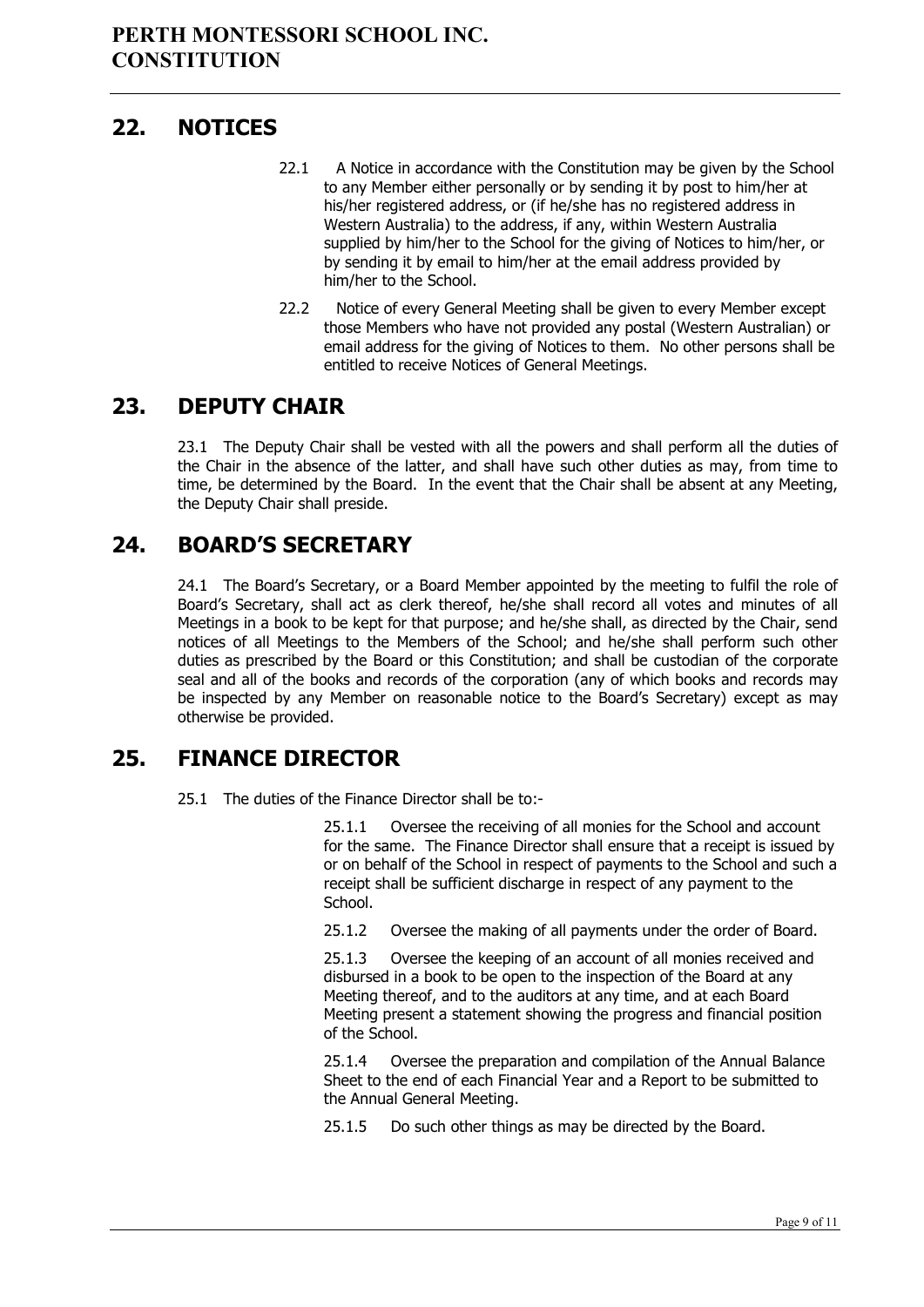## <span id="page-9-0"></span>**26. DISQUALIFICATION OF MEMBERS OF THE BOARD**

26.1 The office of any Director of the Board shall be vacated if he/she:-

26.1.1 Without the consent of the School given in General Meeting holds any office of profit under the School. Such consent is deemed to have been given if the Member is employed by the School at the time when they are elected as a Director of the Board.

26.1.2 Resigns his/her office by notice in writing to the School.

26.1.3 Is directly or indirectly interested in any contract with the School and fails to declare the nature of his/her interest in accordance with Article 27.

26.1.4 Fails to attend three (3) consecutive Board Meetings, unless prior notice is given and accepted by the Board.

26.1.5 Is removed by ordinary resolution of Members in General Meeting.

26.1.6 Is a Member of the School and monies presently payable by him/her to the School have not been paid as pursuant per Article 21.2.

## <span id="page-9-1"></span>**27. INTERESTS OF DIRECTORS**

- 27.1 No Director shall be disqualified from obtaining or continuing his/her membership of the School by reason of the fact that he/she is an employee of the School or has been remunerated by the School for any business or other act done by him/her in the conduct of the School.
- 27.2 Any Director who is in any way, whether directly or indirectly, interested in any contract or proposed contract with the School shall, as soon as the relevant facts have come to his/her knowledge, declare the nature of his/her interest to the Board and shall if required by the Board withdraw from all discussion and voting on such contract.

## <span id="page-9-2"></span>**28. FINANCE**

- 28.1 All monies shall be deposited in the School's bank account at such bank as shall be determined from time to time by the Board.
- 28.2 Cheques, or if a savings account, the withdrawal forms on such account, shall be signed by any two (2) Board Members or as otherwise resolved by the Board.
- 28.3 Notwithstanding the provisions of this Article, the Board may by resolution from time to time authorise Directors, Members or Staff to retain such sum or sums by way of petty cash as it shall deem appropriate and to make expenditure therefrom upon and subject to such conditions as the Board shall lawfully prescribe. The Finance Director shall oversee all such expenditure.

## <span id="page-9-3"></span>**29. AUDITOR**

29.1 The Auditor shall. -

29.1.1 Be appointed annually at the Annual General Meeting to audit the annual statement of accounts and Balance Sheet.